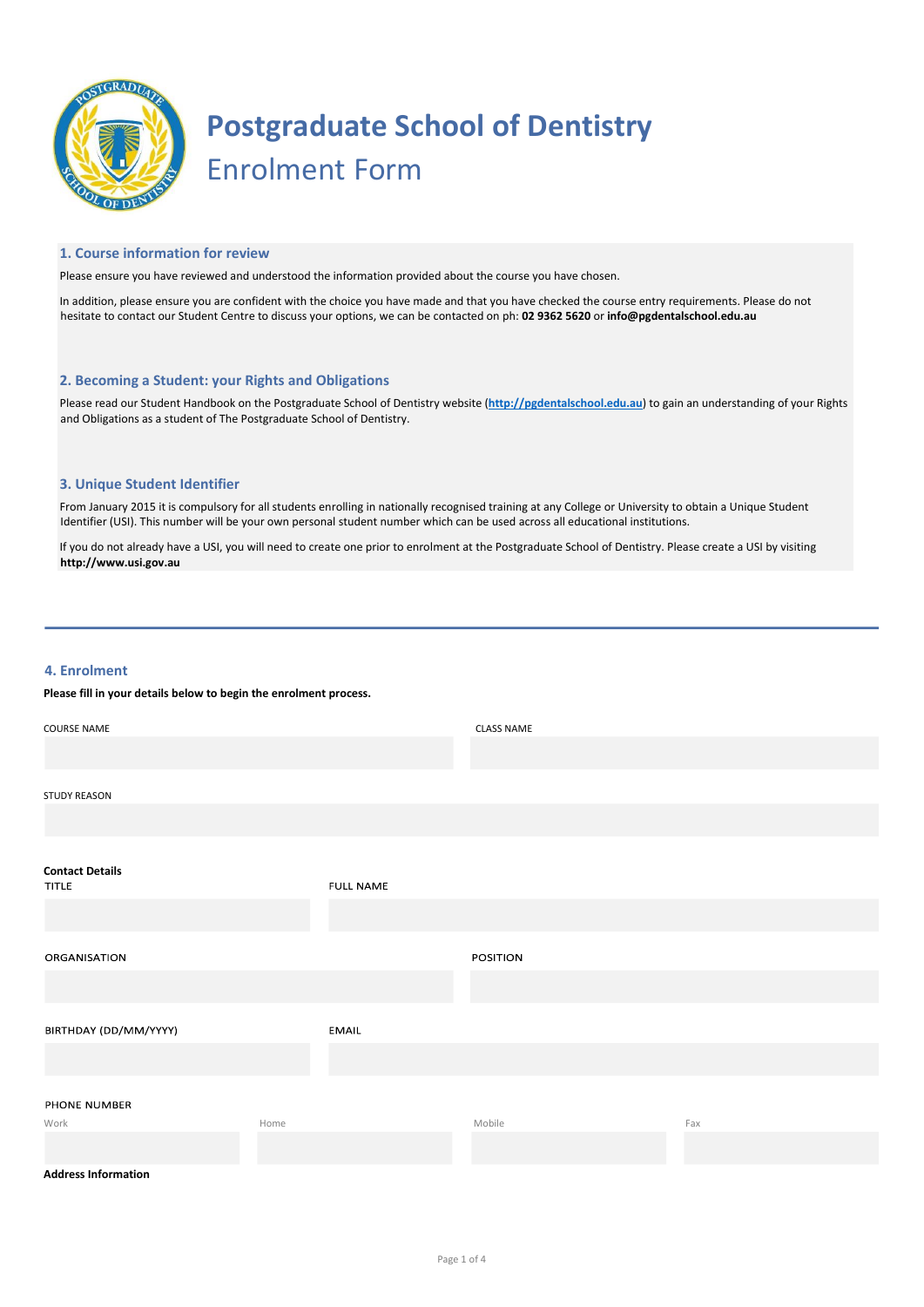### **Postgraduate School of Dentistry**

*Primary Residential Address*

| CITY / SUBURB                                                                    | <b>STATE</b>                          | <b>POSTCODE</b>                                        | PO BOX                        |
|----------------------------------------------------------------------------------|---------------------------------------|--------------------------------------------------------|-------------------------------|
| <b>COUNTRY</b>                                                                   |                                       |                                                        |                               |
| Primary Postal Address (if different from residential address)<br><b>ADDRESS</b> |                                       |                                                        |                               |
|                                                                                  |                                       |                                                        |                               |
| CITY / SUBURB                                                                    | <b>STATE</b>                          | <b>POSTCODE</b>                                        | PO BOX                        |
| <b>COUNTRY</b>                                                                   |                                       |                                                        |                               |
|                                                                                  |                                       |                                                        |                               |
| <b>Personal Details</b><br>GENDER<br>Male Female                                 | <b>COUNTRY OF BIRTH</b>               | <b>CITY OF BIRTH</b>                                   | <b>COUNTRY OF CITIZENSHIP</b> |
| AUSTRALIAN CITIZENSHIP STATUS(type of visa if applicable)                        |                                       | ABORIGINAL OR TORRES STRAIT ISLANDER                   |                               |
|                                                                                  |                                       | N <sub>O</sub><br>Aboriginal                           | Torres Strait Islander        |
| PRIMARY LANGUAGE SPOKEN                                                          |                                       | PROFICIENCY IN SPOKEN ENGLISH (Very Well - Not at all) |                               |
| Yes<br>ENGLISH ASSISTANCE REQUIRED?                                              | HIGHEST COMPLETED SCHOOL LEVEL<br>No. | YEAR COMPLETED                                         |                               |
| DISABILITIES                                                                     |                                       |                                                        |                               |
| N <sub>O</sub><br>Yes<br>Not Specified                                           |                                       |                                                        |                               |
| If yes, please specify                                                           |                                       |                                                        |                               |
| Physical<br>Hearing/Deaf                                                         | Intellectual<br>Learning<br>e e       | Acquired brain injury<br>Mental illness<br>r.          | Medical condition<br>Vision   |
| If other, please specify<br>Others<br>Personal Details continued                 |                                       |                                                        |                               |
| PRIOR EDUCATION                                                                  |                                       |                                                        |                               |
| No<br>Yes<br>Not Specified                                                       |                                       |                                                        |                               |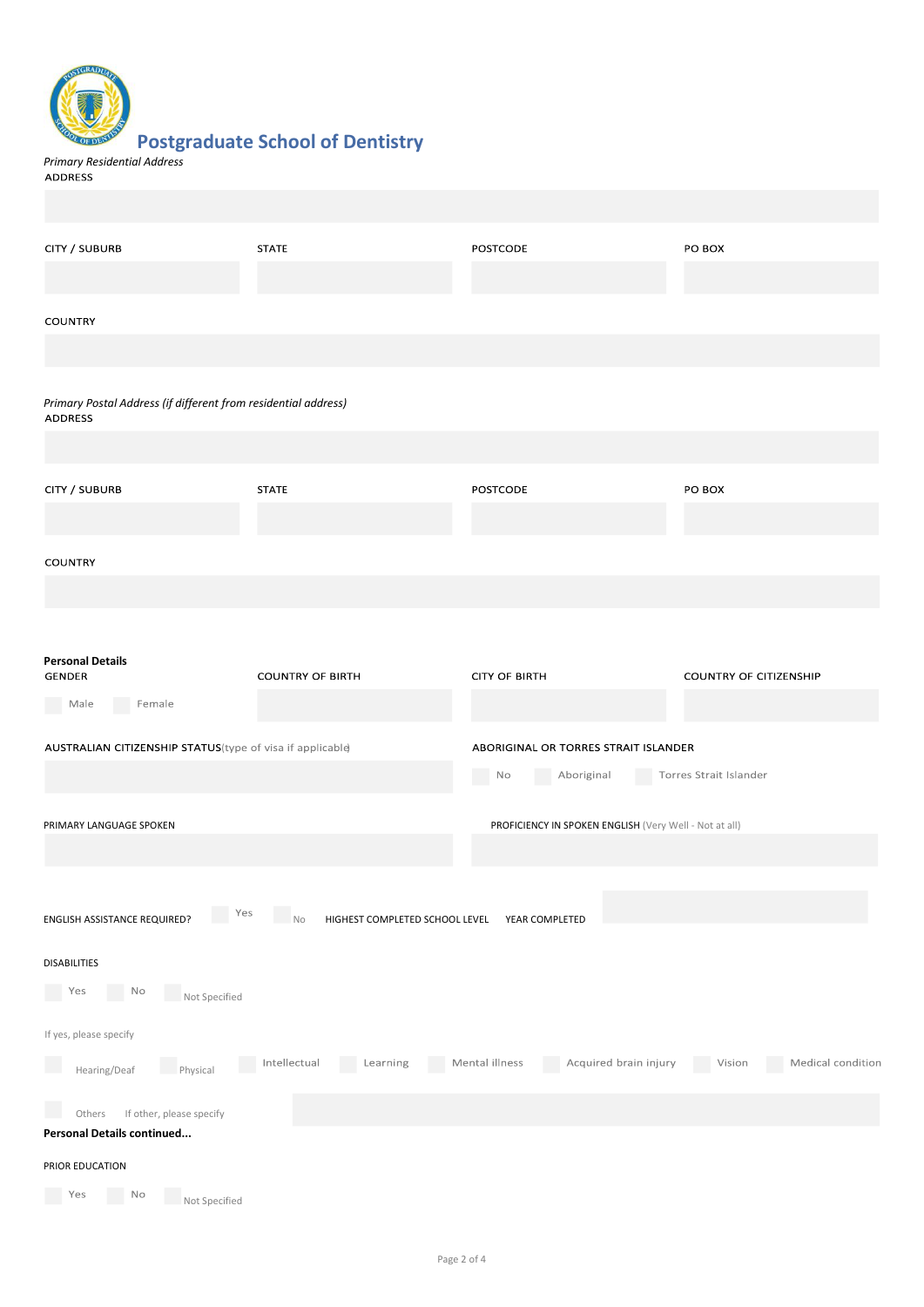

## **Postgraduate School of Dentistry**

| If Yes, please select all that apply: |  |  |  |
|---------------------------------------|--|--|--|
|---------------------------------------|--|--|--|

| Bachelor Degree or Higher Degree Level     | <b>Recognition ID:</b> | A - Australian Qualification | E - Australian Equivalent | I - International |
|--------------------------------------------|------------------------|------------------------------|---------------------------|-------------------|
| Advanced Diploma or Associate Degree Level | <b>Recognition ID:</b> | A - Australian Qualification | E - Australian Equivalent | I - International |
| Diploma Level                              | <b>Recognition ID:</b> | A - Australian Qualification | E - Australian Equivalent | I - International |
| Certificate IV                             | <b>Recognition ID:</b> | A - Australian Qualification | E - Australian Equivalent | I - International |
| Certificate III                            | <b>Recognition ID:</b> | A - Australian Qualification | E - Australian Equivalent | I - International |
| Certificate II                             | <b>Recognition ID:</b> | A - Australian Qualification | E - Australian Equivalent | I - International |
| Certificate I                              | <b>Recognition ID:</b> | A - Australian Qualification | E - Australian Equivalent | I - International |
| Miscellaneous Education                    | <b>Recognition ID:</b> | A - Australian Qualification | E - Australian Equivalent | I - International |

Please send any supporting documents that provide proof of your prior education to **admin@pgdentalschool.edu.au**

#### **Unique Student Identifier**

| PLEASE ENTER YOUR UNIQUE STUDENT IDENTIFIER USI eg. the USI is made up of 10 digits (a combination of numbers and letters) |  |  |  |
|----------------------------------------------------------------------------------------------------------------------------|--|--|--|
|----------------------------------------------------------------------------------------------------------------------------|--|--|--|

From January 2015 it is compulsory for all students enrolling in nationally recognised training at any College or University to obtain a Unique Student Identifier (USI). This number will be your own personal student number which can be used across all educational institutions.

If you do not already have a USI, you will need to create one prior to enrolling at the Postgraduate School of Dentistry. Please create a USI by visiting **http://www.usi.gov.au Emergency Contact Information**

| <b>CONTACT NAME</b> | RELATIONSHIP | <b>CONTACT PHONE NUMBER</b> |
|---------------------|--------------|-----------------------------|
|                     |              |                             |
|                     |              |                             |

#### **Current Relevant Skills and Knowledge**

Do you believe that you have some skills and/or knowledge relevant to the course you are enrolling in that you have gained through any form of learning e.g. qualifications, in house professional development, work-related activities, volunteer work, etc.

 $N<sub>O</sub>$ Yes

If yes, would you like to be assessed to determine if you are eligible for recognition of that learning towards the course?

 $N<sub>O</sub>$ Yes

If yes, provide brief details about those skills and/or knowledge and an assessor will contact you to discuss your circumstances and the recognition process and/or any impact on your studies:

Skills/Knowledge:

#### How were they obtained: